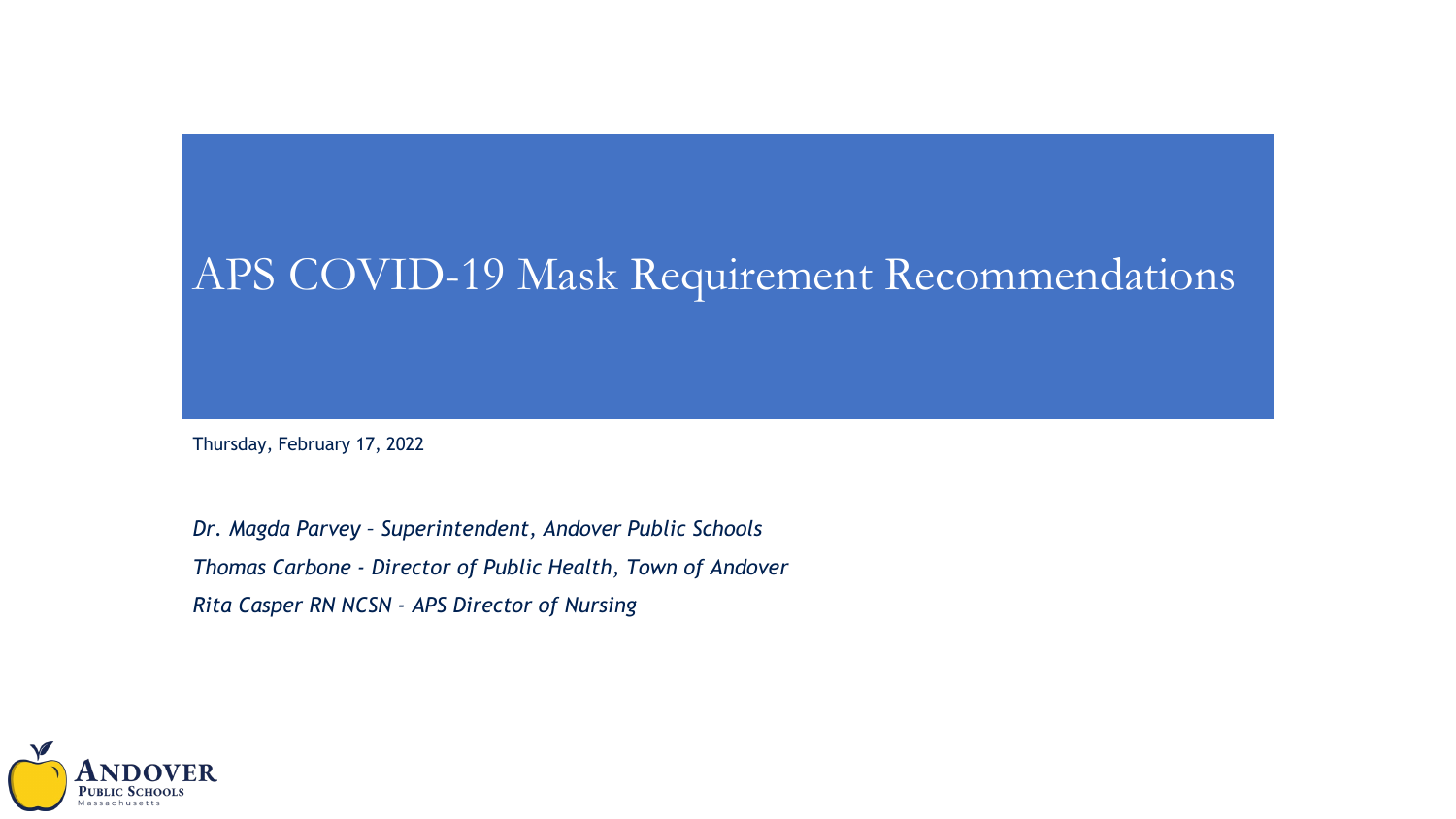# COVID-19 Cases - Town of Andover

Cases from MAVEN (7 Day Total)

|              | Cases     | Cases     | Cases     | Cases    |
|--------------|-----------|-----------|-----------|----------|
| Age Group    | 1/13/2022 | 1/20/2022 | 1/27/2022 | 2/3/2022 |
| 0 to 10      | 61        | 44        | 10        |          |
| 11 to 20     | 52        | 43        | 22        | 11       |
| $21$ to $30$ | 28        | 27        | 14        | 8        |
| 31 to 40     | 38        | 35        | 17        | 16       |
| 41 to 50     | 43        | 31        | 15        | 8        |
| 51 to 60     | 43        | 20        | 13        | 6        |
| 61 to 70     | 28        | 10        | 3         |          |
| 71 to 80     | 9         | 6         | 5         |          |
| 81 to 90     | 5         | 8         | 3         | 0        |
| > 90 Years   | 2         | 2         |           | 0        |
| Total        | 309       | 226       | 103       | 59       |

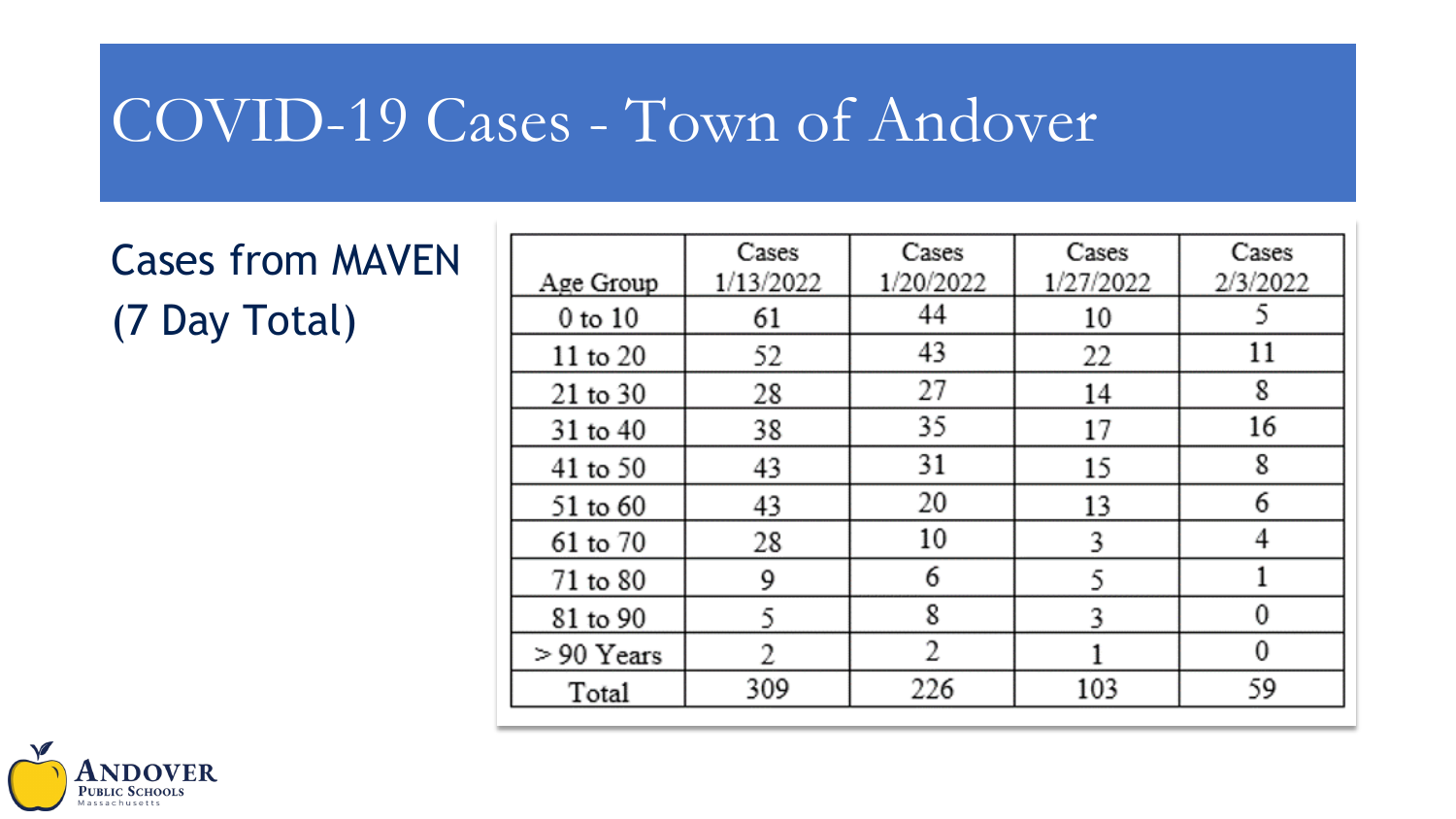# COVID-19 Cases in Andover by Age Group





MAVEN Data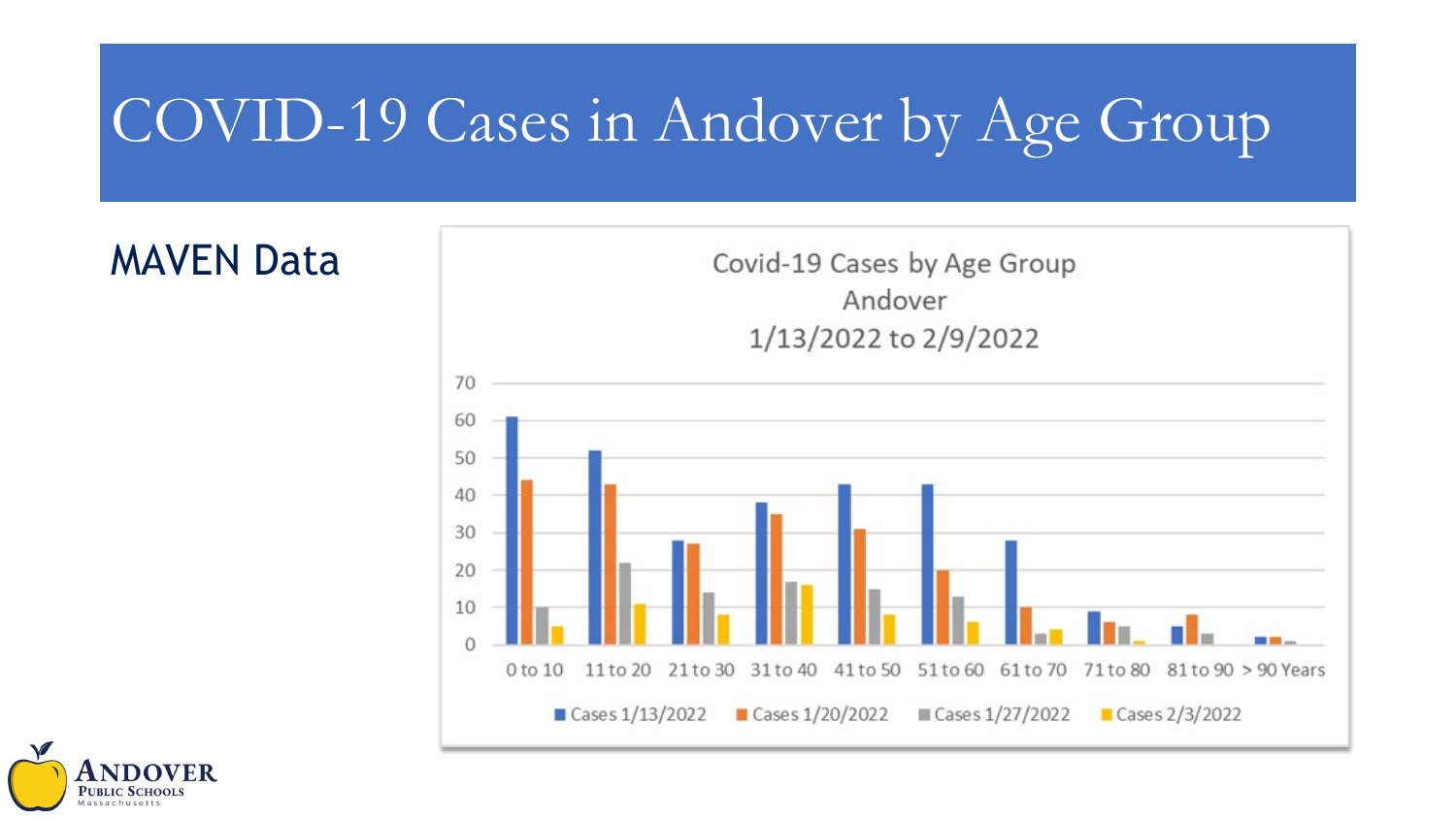# Weekly COVID-19 Cases - Andover

#### MAVEN Data



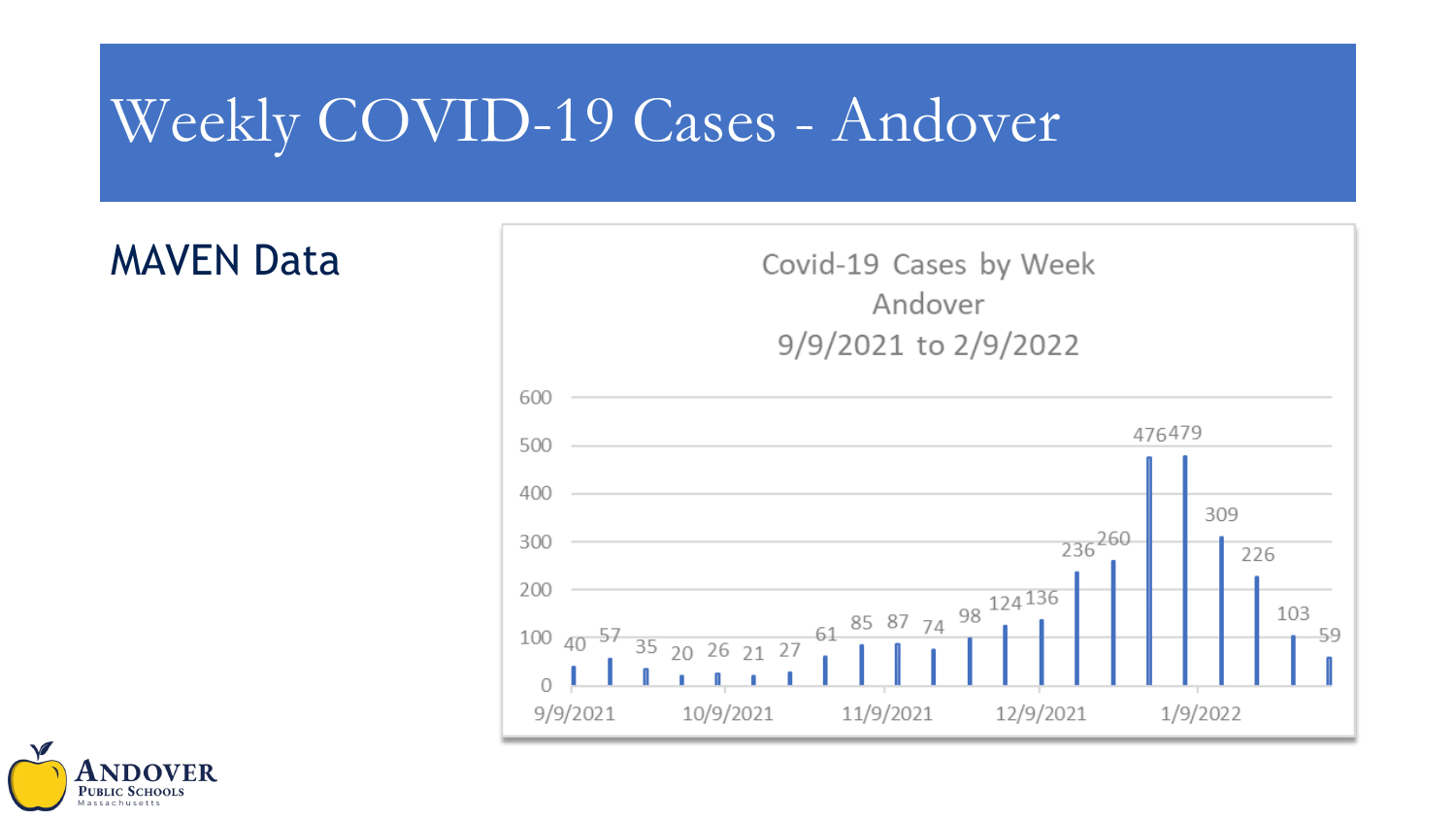# COVID -19 Cases - Andover Public School

#### Family and DPH reported cases (7 Day Total)

|                   | <b>Cases</b> | <b>Cases</b> | <b>Cases</b> | <b>Cases</b> | <b>Cases</b> |
|-------------------|--------------|--------------|--------------|--------------|--------------|
| <b>Age Group</b>  | 1.14.22      | 1.21.22      | 1.28.22      | 2.4.22       | 2.11.22      |
|                   |              |              |              |              |              |
| <b>Elementary</b> | 84           | 62           | 43           | 20           | 9            |
|                   |              |              |              |              |              |
| <b>Middle</b>     | 55           | 37           | 24           | 13           | 4            |
| <b>High</b>       |              |              |              |              |              |
| <b>School</b>     | 73           | 44           | 29           | 9            | 4            |
|                   |              |              |              |              |              |
| <b>Total</b>      | 212          | 143          | 96           | 42           | 17           |

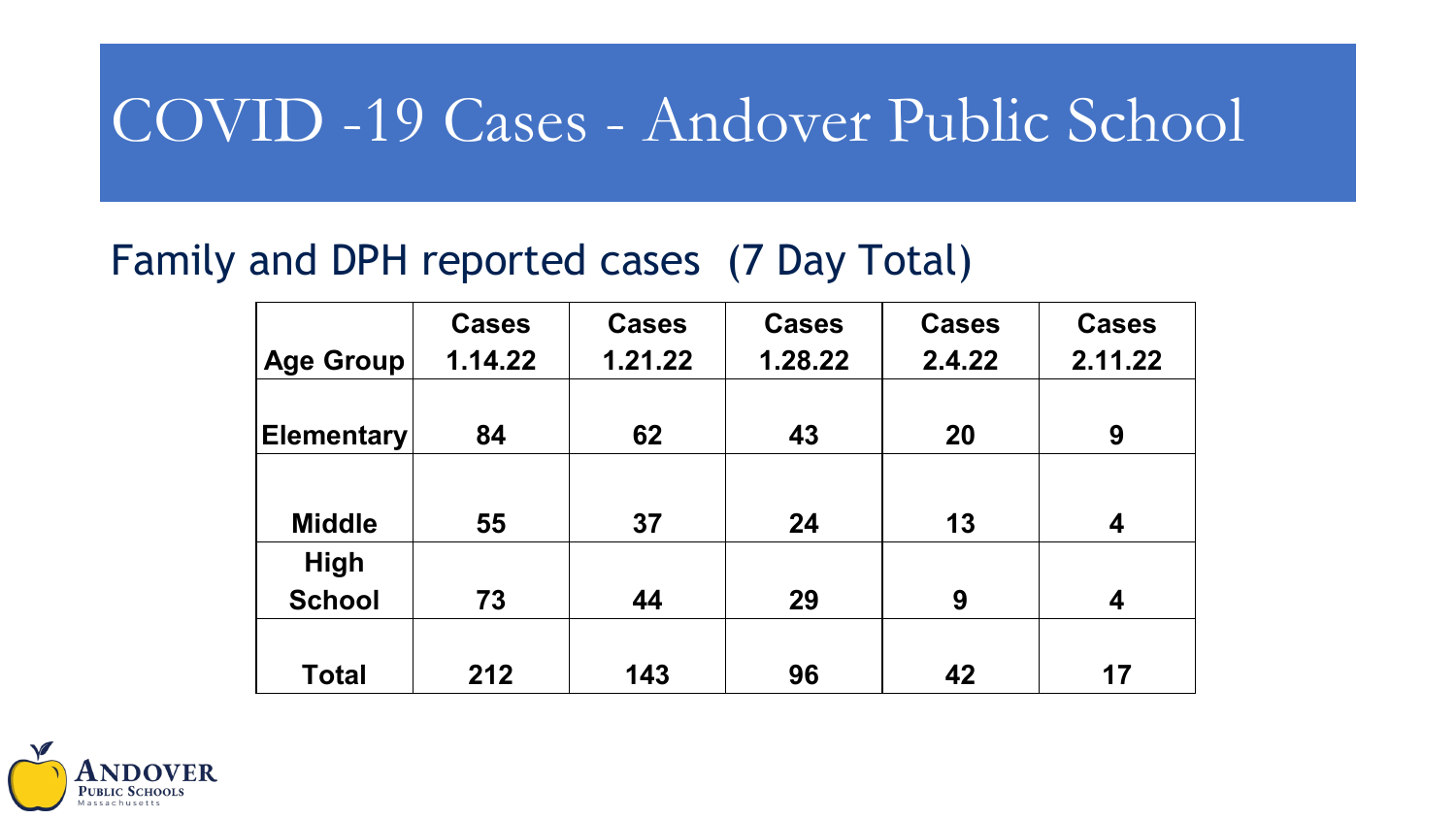# Andover Vaccination Rate Data

### Data Published 2/10/2022

| Town    | <b>Age</b><br><b>Group</b> | <b>Population</b> | <b>Individuals</b><br>with at<br>least one<br>dose per<br>capita | <b>Fully</b><br>vaccinated<br><b>individuals</b> | <b>Fully</b><br>vaccinated<br><b>individuals</b><br>per capita | <b>Individuals</b><br>with<br>booster<br>doses | <b>Individuals</b><br>with<br>booster<br>doses per<br>capita |
|---------|----------------------------|-------------------|------------------------------------------------------------------|--------------------------------------------------|----------------------------------------------------------------|------------------------------------------------|--------------------------------------------------------------|
|         | $5 - 11$                   |                   |                                                                  |                                                  |                                                                |                                                |                                                              |
| Andover | <b>Years</b>               | 3,285             | 67%                                                              | 1,966                                            | 60%                                                            | 4                                              | 0%                                                           |
|         | $12 - 15$                  |                   |                                                                  |                                                  |                                                                |                                                |                                                              |
| Andover | Years                      | 2,155             | >95%                                                             | 1,987                                            | 92%                                                            | 663                                            | 31%                                                          |
|         | $16-19$                    |                   |                                                                  |                                                  |                                                                |                                                |                                                              |
| Andover | Years                      | 2,010             | >95%                                                             | 2,168                                            | >95%                                                           | 1,285                                          | 64%                                                          |

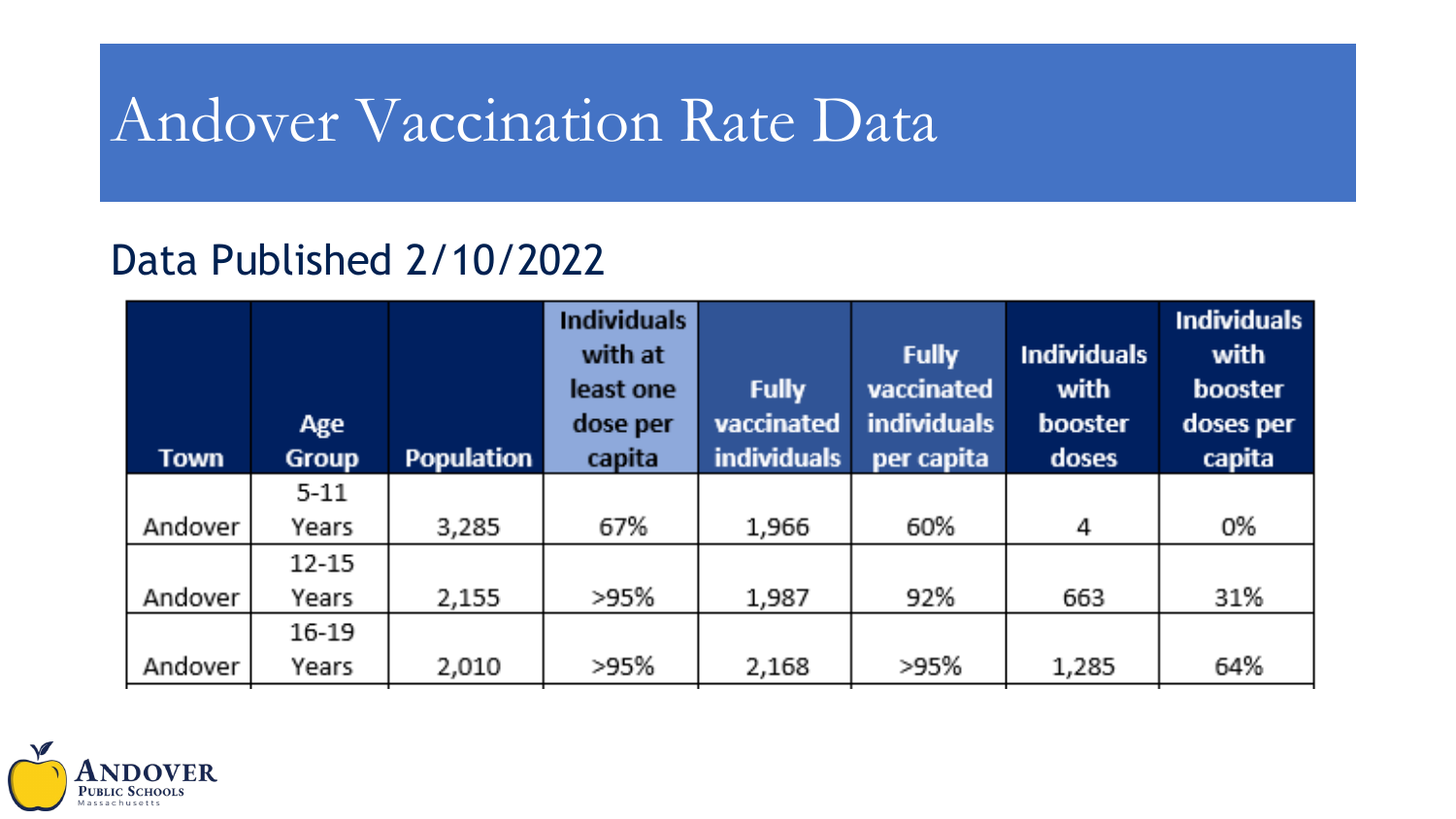# APS Vaccination Rate Data

#### Student Data Published 2/14/2022

| School               | <b>Fully vaccinated %</b> | <b>Partial vaccination %</b> | Unvaccinated % | <b>Full/Partial %</b> |
|----------------------|---------------------------|------------------------------|----------------|-----------------------|
| <b>AHS</b>           | 87                        |                              | 11             | 89                    |
| DMS                  | 79                        | 6                            | 15             | 85                    |
| <b>WHMS</b>          | 68                        | 24                           | 8              | 92                    |
| <b>WMS</b>           | 73                        | 6                            | 21             | 79                    |
| Bancroft             | 75                        | 4                            | 21             | 79                    |
| <b>High Plain El</b> | 61                        | 8                            | 30             | 69                    |
| Sanborn              | 60                        | 9                            | 31             | 69                    |
| South                | 71                        |                              | 22             | 78                    |
| <b>West El</b>       | 64                        | 9                            | 27             | 73                    |
| Shawsheen*           | 10                        | 3                            | 87             | 13                    |

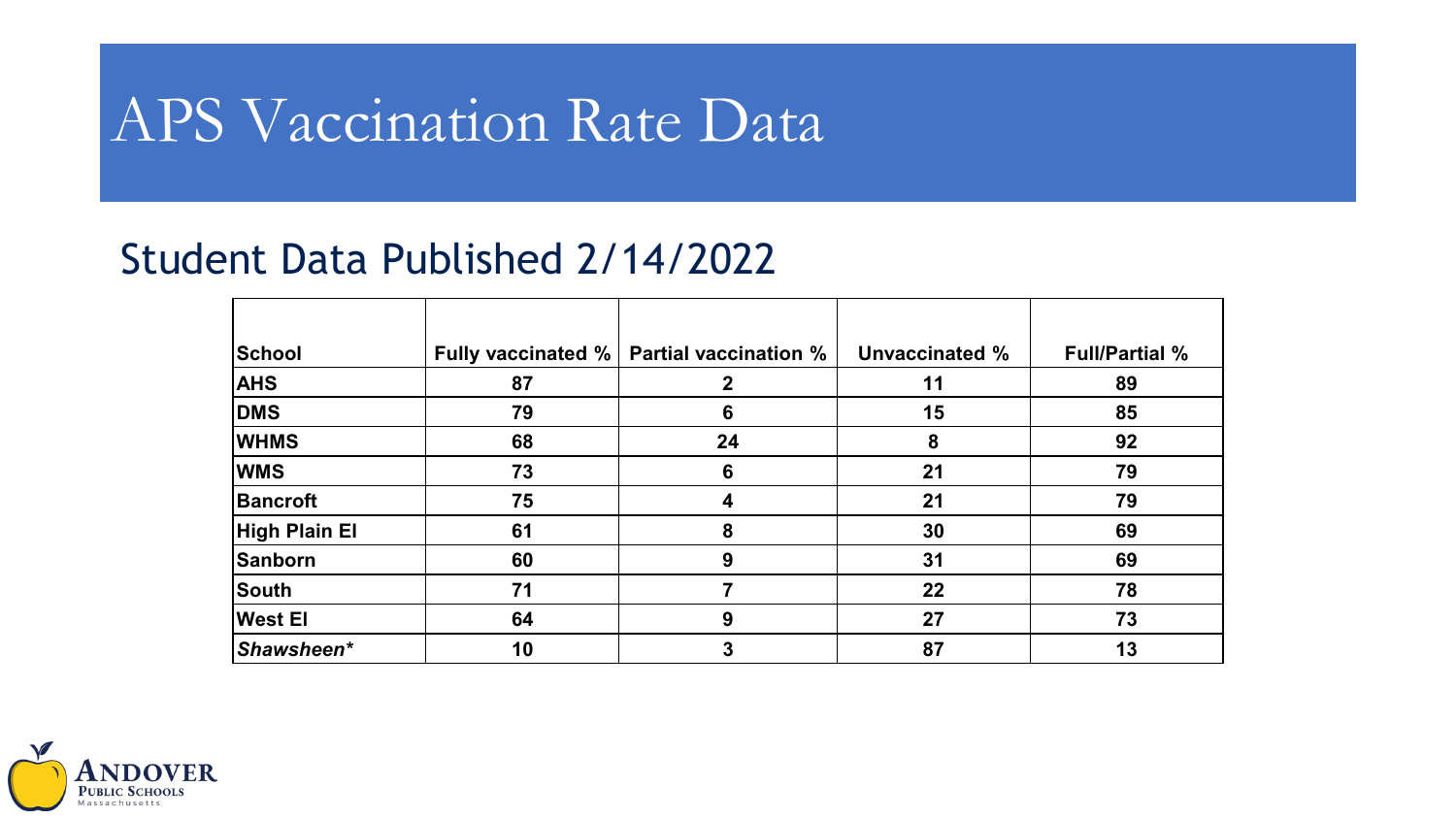- **Encourage vaccination** 
	- **Upcoming after-school clinics to be scheduled**
- **Continued self-monitoring for symptoms**
- **Mitigation strategies by the district will continue**
	- **Cleaning of high touch areas, ventilation, distancing when feasible, home with illness, symptomatic testing, DESE isolation and quarantine guidelines**
- **Symptomatic testing in school (CIC)**
- **DESE and DPH strongly recommend students and staff continue to follow the DESE-DPH Protocols for Responding to COVID-19 Scenarios.**

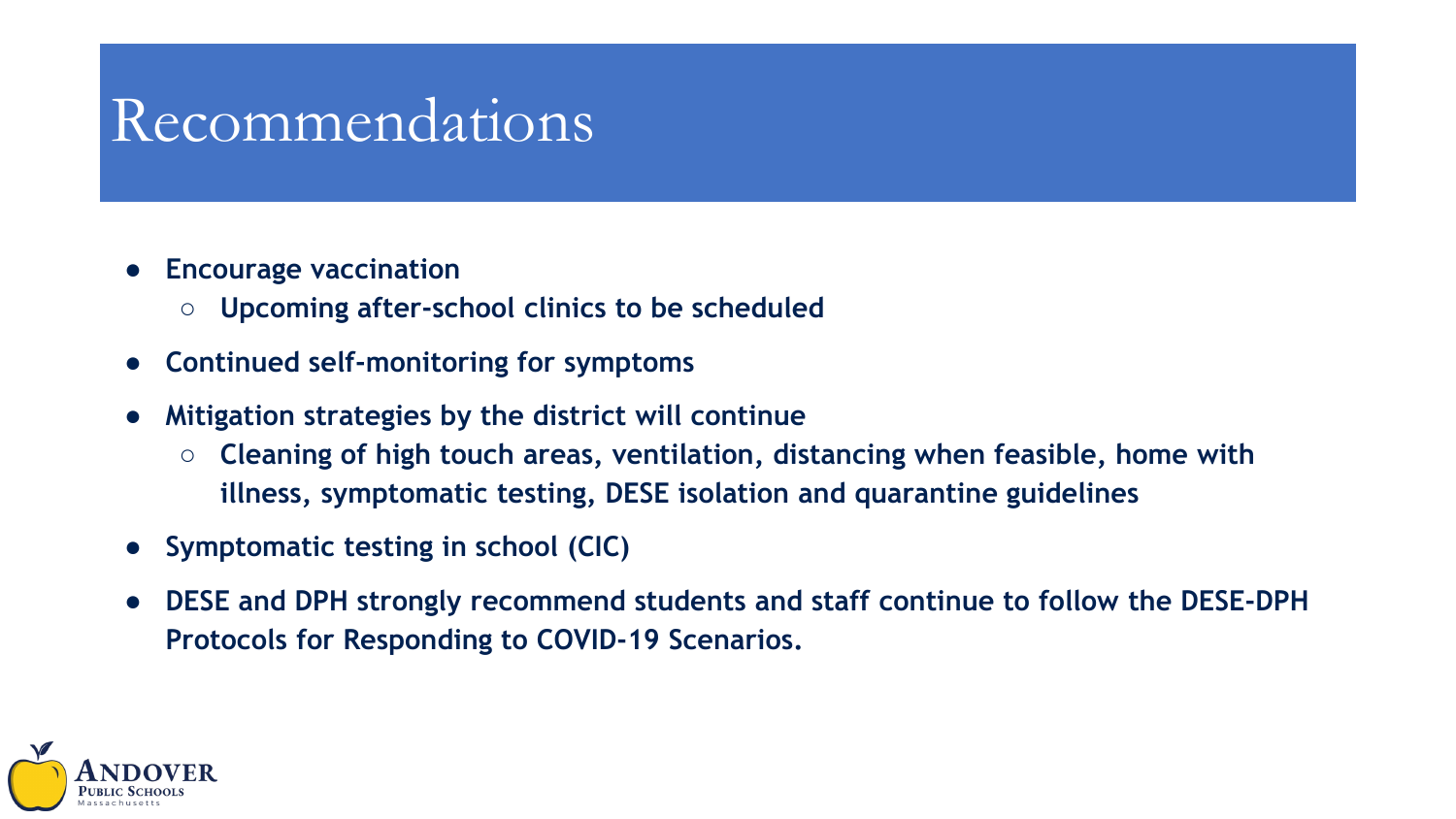#### ● **DESE At-Home testing (began Jan 2022)**

- o **Approximately 2,000 students**
- o **Approximately 700 staff**
- o **Individuals can still opt-in**
- **Masks encouraged:**
	- **Immunocompromised**
	- **DESE and DPH strongly recommend unvaccinated individuals should continue to wear masks in school settings.**
	- **Any individual who wishes to continue to mask, including those who face higher risk from COVID-19, should be supported in that choice.**

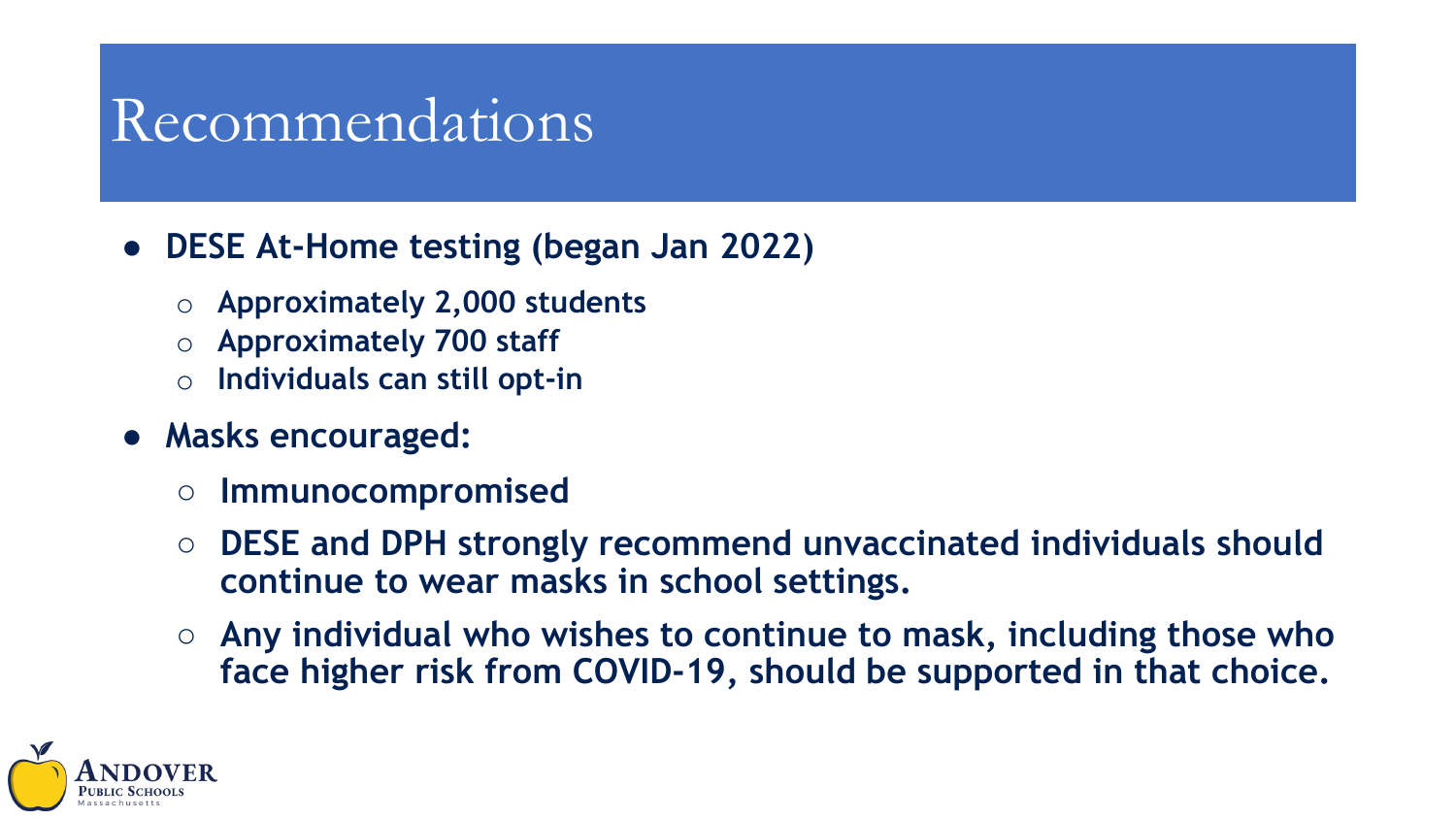#### **Recommendation to revise the current School Committee policy EBCFA with the following:**

- **Students and staff returning from isolation or quarantine must follow strict mask use in accordance with the DESE protocols other than when eating, drinking, or outside, and conduct active monitoring for symptoms through day 10.**
- **Masks will be required in all school health offices.**
- **By federal public health order, all students and staff are required to wear a mask on school buses.**